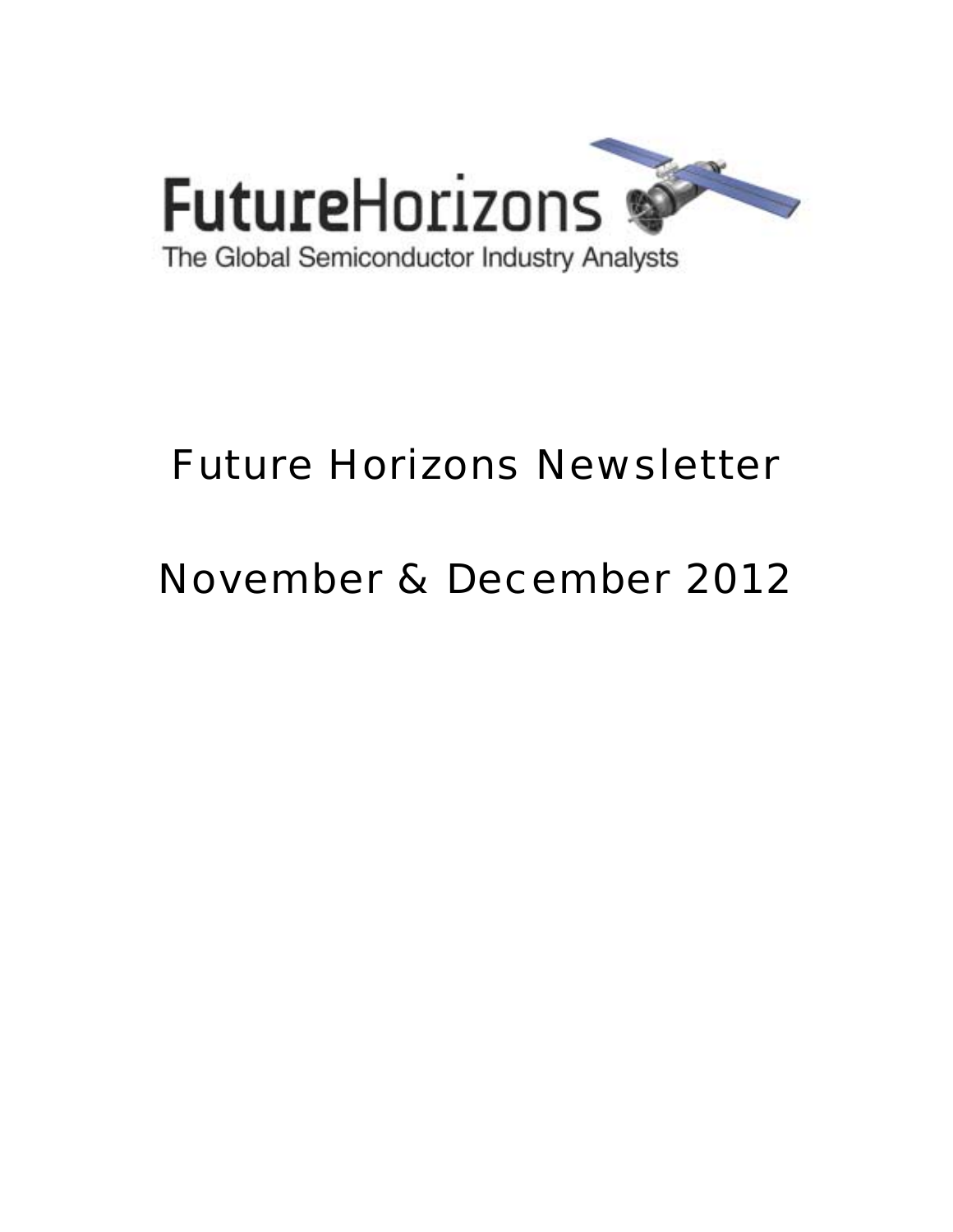## Contents Page

| <b>Industry News by Company</b>              | Page 03 - 09 |
|----------------------------------------------|--------------|
| <b>Industry News &amp; Trends</b>            | Page 10 - 13 |
| <b>East European News &amp; Trends</b>       | Page 14 - 16 |
| <b>World Economic Round Up</b>               | Page 17      |
| <b>Future Horizons &amp; Industry Events</b> | Page 18      |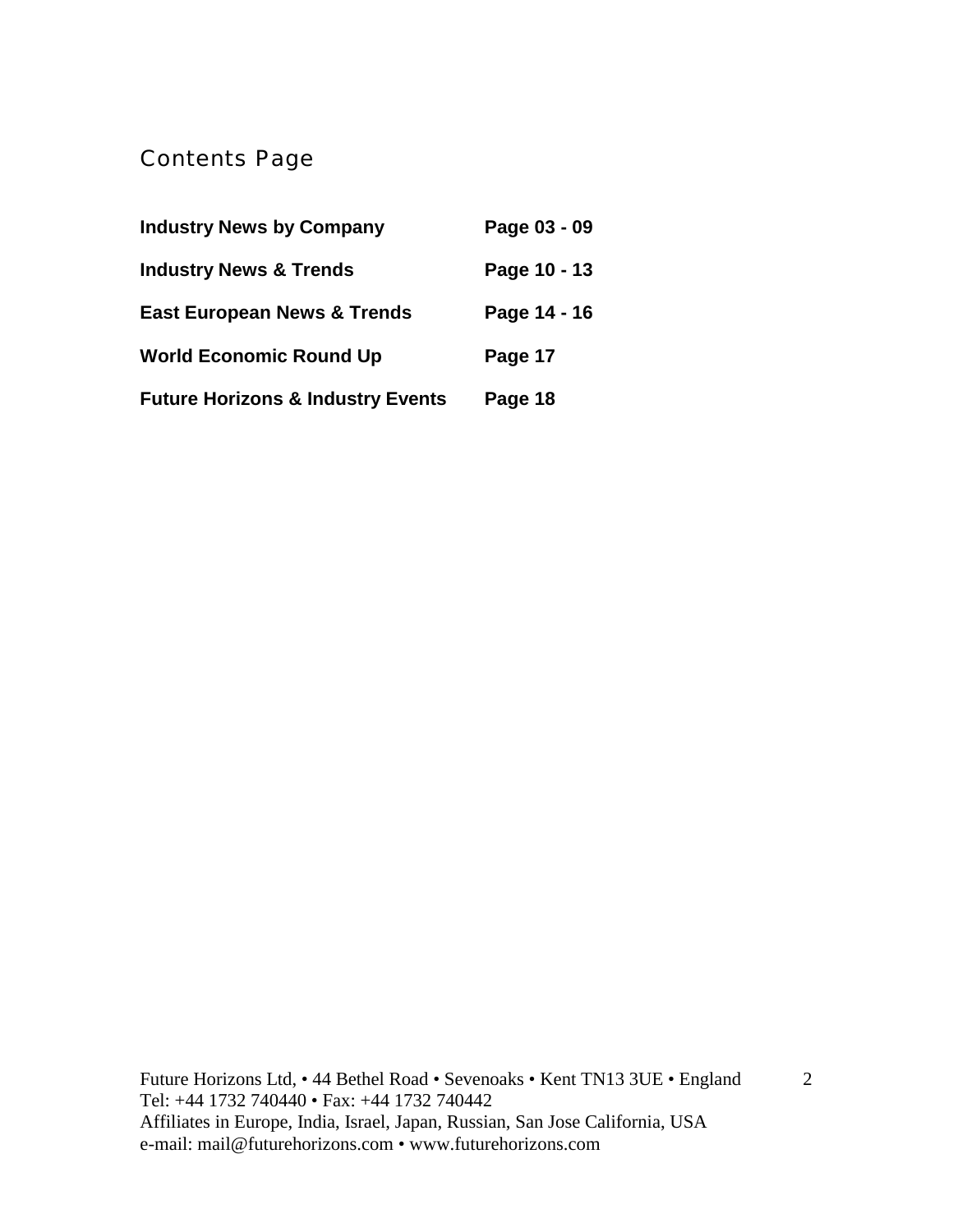#### **Industry News By Company**

#### **[Alcatel to Cut Nearly 5,500 Jobs](http://online.wsj.com/article/SB10000872396390444734804578064123188614666.html?mod=djemWorldAtGlance#printMode)**

PARIS—Telecommunications-equipment maker Alcatel-Lucent ALU.FR +2.57%said Thursday that it plans to cut nearly 5,500 jobs globally as it begins to implement steep cost cuts to help it return to profitability.

At a meeting of Europe-wide union representatives Thursday, Alcatel-Lucent executives outlined new details of a broader restructuring plan the company first announced in July that aims to cut  $\epsilon$ 1.25 billion (\$1.64 billion) in costs by the end of 2013. As part of the plan, the company said it would slash 5,490 jobs world-wide, including 3,300 in Europe, the Middle East and Africa, union officials and an Alcatel-Lucent spokesman said.

The world-wide cuts would amount to 7.2% of Alcatel-Lucent's world-wide work force of 76,002 as of Dec. 31, 2011. But the ax will fall especially hard in France, where union officials said the company plans to eliminate 1,430 jobs, which would represent 15% of the company's French work force at the end of 2011, according to securities filings.

#### **[AMD Launches Dual-Core Tablet Chips](http://www.eetindia.co.in/ART_8800676130_1800012_NT_004c6ec5.HTM?click_from=8800099010,9950114561,2012-10-10,EEIOL,ARTICLE_ALERT)**

AMD has announced its entry into the lucrative tablet market with Z-Series accelerated processing unit (APU).

AMD's low-powered Z-60 chip will exclusively support Windows 8. AMD Z-60 is a 1GHz dual-core processor that boasts 80 Radeon graphics cores and has a 4.5W TDP.

It also features support for USB 3.0, 1080p playback and HDMI output. The chip will fit into form factors as thin as 10mm.

#### **[Apple Inc. To Collaborate With TSMC For Quad Core Processors For Iphones](http://statesmansentinel.com/2012/10/15/apple-inc-nasdaqaapl-to-collaborate-with-tsmc-for-quad-core-processors-for-iphones/)**

Apple Inc. (NASDAQ:AAPL) plans to join hands with the Taiwan Semiconductor Manufacturing Company (TSMC) to source the state of the art quad core processors from the manufacturer. This development will result in making TSMC the only supplier of these types of chips for Apple in the next year or two.

Taiwan Semiconductor Manufacturing Company is globally renowned for its efficiency in 20nm chip technology. The Cupertino based company, Apple Inc, was in continuous efforts to verify the 20nm process of TSMC since August. According to latest press reports, Apple intends to initiate volume production in the fourth quarter of 2013.

## **[ARM Revives CISC Vs. RISC War With New 64-Bit Designs](http://www.pcmag.com/article2/0,2817,2411572,00.asp)**

Just when you thought everything in the semiconductor sector that could happen had happened, the RISC vs. CISC war is rearing its head again with the introduction of 64-bit processors from ARM.

ARM, which has cleaned up in the mobile market over the past several years with the explosion in demand for low-power smartphone and tablet platforms, on Tuesday announced that it is finally bringing 64-bit to the mobile space after half a decade of development.

3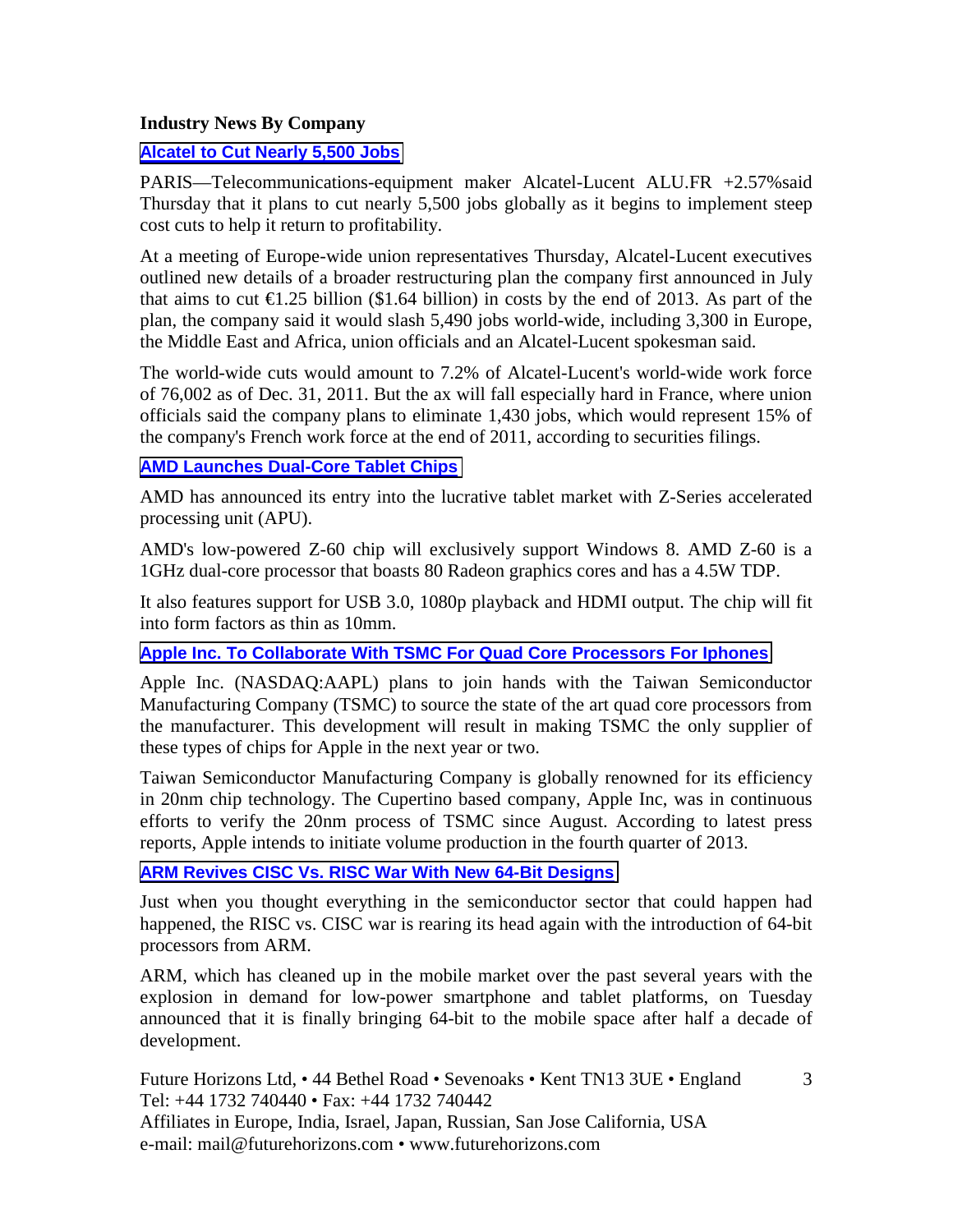## **[ASML to Buy Cymer for \\$2.6 Billion to Boost Chip Technology](http://www.businessweek.com/news/2012-10-17/asml-to-buy-cymer-for-2-dot-55-billion-to-speed-up-euv-development)**

ASML Holding NV (ASML), Europe's largest semiconductor-equipment supplier, agreed to buy Cymer Inc. (CYMI) for 1.95 billion euros (\$2.6 billion), its biggest deal ever, to satisfy customer demand for more advanced chipmaking technology.

Cymer investors will get 1.15 ASML ordinary shares and \$20 in cash for each stock, the companies said today. That values Cymer at 72 percent more than the stock's close in New York yesterday. The shares jumped 57 percent to \$74.86 at 10:18 a.m. local time. ASML fell as much as 5.6 percent in Amsterdam.

## **[Atmel Enhances Touch Capabilities For In-Car Control Systems](http://www.atmel.com/microsite/maxtouch_eseries_automotive/)**

The Atmel® maXTouch® family, known for its superior performance and rich feature set, is now qualified for automotive applications, such as automotive touchscreens and touchpads used in center stack displays, navigation systems, radio human-machine interfaces (HMIs) and rear-seat entertainment systems.

maXTouch devices provide unlimited touch identification, fast response time, exacting precision, robust operation and low power consumption to touch-based designs.

The mXT768E and mXT540E automotive-qualified family members provide dedicated functionalities that meet specific automotive requirements. For example, due to the devices' superior noise immunity, designers can create shieldless sensor designs, thus reducing system complexity, cost and power consumption.

#### **[Chip Startup Calxeda Rakes In \\$55M In Funding](http://www.pcmag.com/article2/0,2817,2410769,00.asp)**

Semiconductor startup Calxeda on Tuesday announced that it raised \$55 million in its latest funding round, with Austin Ventures and Vulcan Capital joining the ranks of investors in the company's utra-low power ARM-based chip solutions for servers capable of running on as little as 5 watts of power.

Other investors in the company include ARM Holdings, Advanced Technology Investment Company, Battery Ventures, Flybridge Capital Partners, and Highland Capital Partners. Calxeda, which currently has about 100 employees, was founded in 2008.

#### **[Ericsson Cuts Jobs In Sweden](http://online.wsj.com/article/SB10001424127887323894704578104390681470624.html?mod=djemTechEurope_t)**

Ericsson has said it would cut almost 10% of its Swedish workforce, as it strives to improve profits and remain competitive in the crowded telecom-equipment market.

The majority of the 1,550 job cuts will be in its main networks division, as well as in research and development, sales and administration, Ericsson said. More than 17,000 of the company's 109,000 employees are based in Sweden.

"We must ensure that we can continue to execute on our strategy to maintain our market leadership, invest in R&D and meet our customers' needs," said Ericsson's human resources chief, Tomas Qvist.

News of the latest job cuts comes a day after Ericsson said it expects the total networkequipment market to grow at a rate of 3% to 5% between 2012 and 2015, while the

4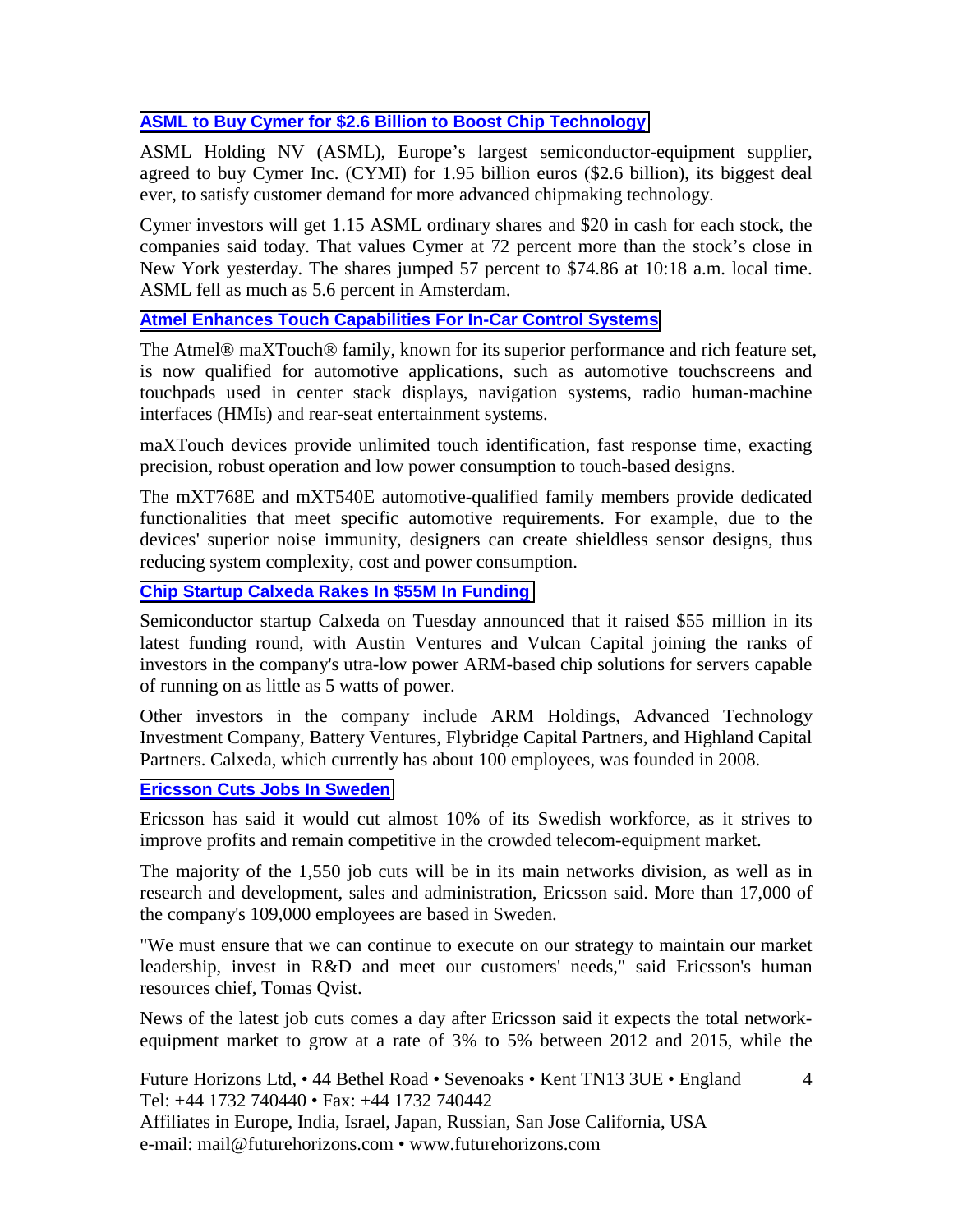company continues to seek cost cuts to boost earnings. The company's net profit in the three months to Sept. 30 fell 43% to 2.18 billion Swedish kronor (\$327 million) as network sales fell 17% to 26.9 billion kronor due to weaker sales in parts of Europe, China, South Korea and Russia.

#### **[Fujitsu : Semiconductor Releases Interface Bridge SoC Incorporating 10 Different](http://www.4-traders.com/FUJITSU-6492460/news/Fujitsu-Semiconductor-Releases-Interface-Bridge-SoC-Incorporating-10-Different-Interfaces-15386173/)  [Interfaces](http://www.4-traders.com/FUJITSU-6492460/news/Fujitsu-Semiconductor-Releases-Interface-Bridge-SoC-Incorporating-10-Different-Interfaces-15386173/)**

Yokohama, Japan, October 16, 2012 - Fujitsu Semiconductor Limited today announced the development of Interface Bridge SoC "MB86E631," which brings together a dualcore ARM® Cortex™-A9 processor and a host of different interfaces, all on a single chip. Sample quantities of the new product will begin shipping in late December 2012.

MB86E631 incorporates a total of 10 different interfaces, including USB, Serial ATA, PCI Express, Ethernet MAC, and TS. As a result, the new product is an LSI featuring performance and functionality that has been optimized for CPUs for transcoder LSI control, as well as for products requiring control of a wide variety of interfaces.

## **[Imagination Acquires US Chip Designer](http://www.ft.com/cms/s/0/9f1e2102-2822-11e2-afd2-00144feabdc0.html#axzz2BXEPW8UR)**

Imagination Technologies has bought the operating business of MIPS, the Californiabased chip designer, as the UK group looks to take on domestic rival Arm in the competitive market for processor chip designs.

Imagination will pay \$60m in cash for the US business, which specialises in home entertainment and networking, as well as the so-called "hardware architecture" for central processing units – the digital brain of electronic devices. As part of the deal, the UK chip designer will also receive 82 patents and a licence for the remainder of MIPS's patents.

#### **[Imec Revolutionises KLA-Tencor's Lithography E-Beam Tool](http://www.siliconsemiconductor.net/article/76260-Imec-revolutionises-KLA-Tencor-acirc-s-Lithography-e-beam-tool.php)**

Imec has designed and fabricated an electrostatic micro-lens (lenslet) array for KLA-Tencor's anticipated Reflective Electron Beam Lithography (REBL) tool.

The REBL technology potentially enables a high throughput e-beam writing process for maskless lithography. The lenslet array is a key component for the parallelisation of the e-beam writing process. Functionality of the lenslet chip was demonstrated in KLA-Tencor's REBL e-beam column.

The lenslet consists of a densely packed array of 4µm deep cylindrical holes with a 1.4µm diameter and top spacing of only 200nm. The electron beam entering the lenslet holes is focused through a set of 4 ring electrodes.

## **[Increasing PC Security And Data Integrity - Trusted Platform Module Solution](http://www.infineon.com/cms/en/corporate/press/news/releases/2012/INFCCS2012011-008.html)  [From Infineon Supports Windows 8](http://www.infineon.com/cms/en/corporate/press/news/releases/2012/INFCCS2012011-008.html)**

Infineon Technologies AG (FSE: IFX / OTCQX: IFNNY) today announced that its Trusted Platform Module (TPM) solution supports and secures the recently introduced Microsoft Windows 8 operating system. Infineon provides a complete solution based on Common Criteria certified TPM hardware and the corresponding software suite aiming at use in communication and office applications. In Windows 8, the TPM is used e.g. in the

5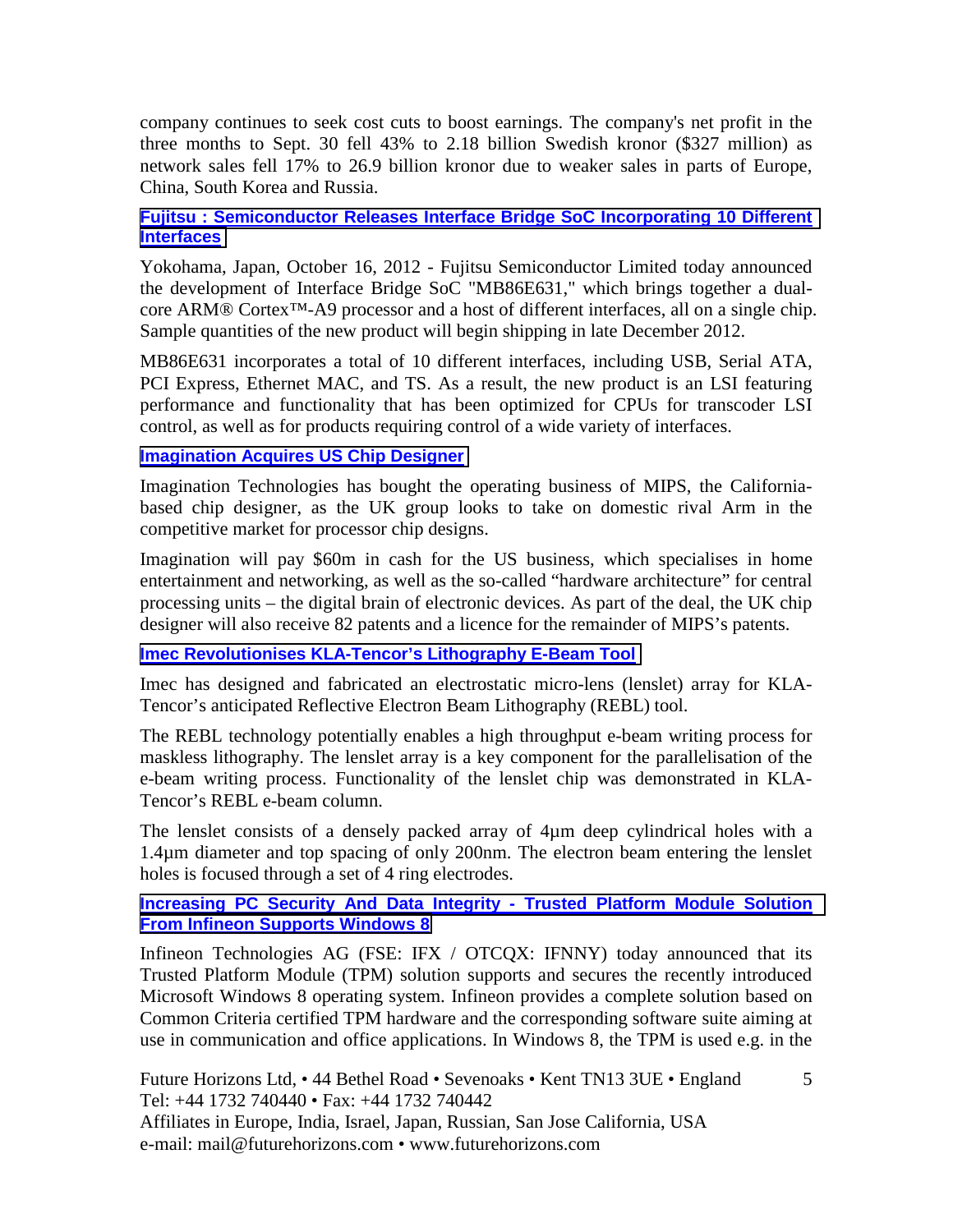Microsoft BitLocker Drive Encryption to protect the keys for the encryption of the hard disk. In addition, the TPM provides integrity verification during system boot.

With the release of Windows 8 the importance and role of TPM in the operating system is significantly increased. The TPM technology offers a cost-effective and tamper-proof hardware-based certified security solution, which provides a security level that is not achievable with software-based security solutions. Over the last years many new computing devices have been sold with a built-in trusted platform module chip. The Trusted Computing Group (TCG) estimates that more than 600 million PCs using a TPM were shipped until today.

## **[Intel's Itanium Processor 9500 Breaks Barriers](http://www.siliconsemiconductor.net/article/76298-Intel-039-s-Itanium-Processor-9500-Breaks-Barriers.php)**

In an era of unprecedented growth in data usage, businesses require powerful computing solutions that can deliver scalable and resilient performance to run IT's most missioncritical applications.

The new Intel Itanium processor 9500 series is more than twice as powerful as the previous generation. This makes it ideal for today's most demanding workloads, including business analytics, database, and large-scale enterprise resource planning (ERP) applications.

## **[NXP And Murata Collaborate To Deliver Dual Interface RFID Solution](http://www.melodika.net/index.php?option=com_content&task=view&id=466227&Itemid=55)**

NXP Semiconductors N.V. (NASDAQ: NXPI) and Murata today announced a new addition to the Murata MAGICSTRAP® RFID module family incorporating NXP's UCODE I2C technology. In addition to delivering state-of-the-art RF performance, the bridge mode of the UCODE I2C chip uniquely enables a wireless communication link between the application processor and the UHF reader, enabling bidirectional and unlimited data transfer. The module provides consumer electronics products and white goods with both a consistent ID and the ability to perform zero-power configuration at any point in the value chain.

Based on passive UHF RFID standards, data can be read or written into the memory of the MAGICSTRAP+I²C using a standard UHF reader, even while the device or appliance is switched off. Practically, this means that an electronics product can be configured for different languages and markets when already packed in a carton box and ready for shipment. By removing the need to configure products during assembly and when powered on, OEMs can make significant savings in manufacturing and logistics costs by responding precisely to regional and model demand.

## **[Qualcomm Buys Assets Of EPOS](http://www.eetindia.co.in/ART_8800678205_1800001_NT_e7108684.HTM)**

Chipmaker Qualcomm Inc. acquires certain assets of Israel-based EPOS Development Ltd, a developer of ultrasound technologies for input solutions, including pen, stylus and gesture recognition.

EPOS has developed digital positioning technology that enables device manufacturers to integrate advanced user input capabilities into a wide range of consumer devices.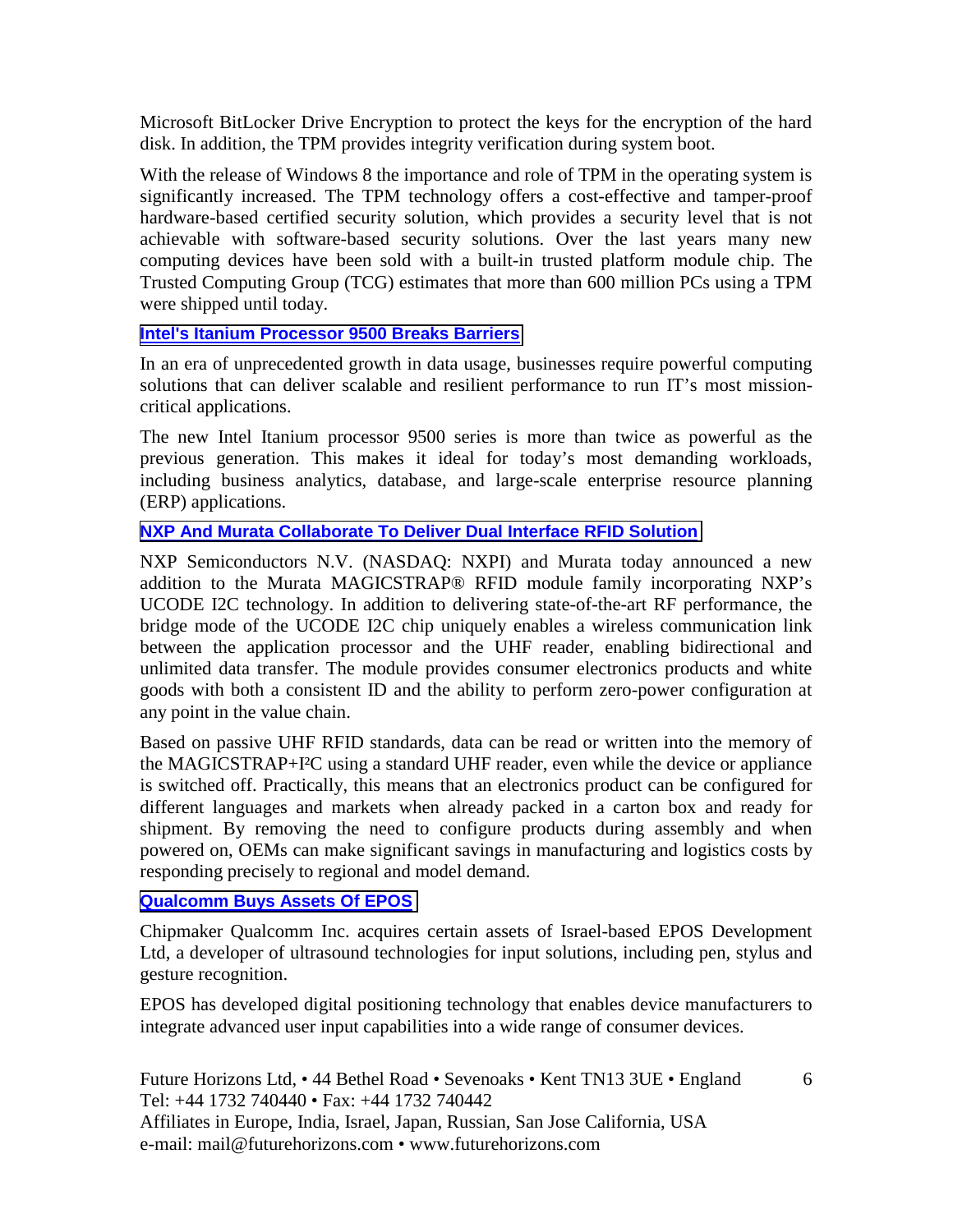The EPOS technology is based on the digital transmission of ultrasonic waves, enabling precise tracking by a receiver to enable multiple applications, according to Qualcomm.

## **[STmicroelectronics, Audi Co-Operate On Semiconductor Innovation](http://voicendata.ciol.com/content/news1/112102508.asp)**

Premium car maker Audi and STMicroelectronics have announced a strategic partnership to drive the pace of automotive innovation by creating advanced semiconductor solutions.

Audi and ST will co-develop semiconductor solutions in three key areas of automotive design: reduction of CO2 emissions, safety and security, infotainment and comfort. The collaboration of the companies aims to drive innovation actively while also securing product quality, guaranteeing supply and reducing time to market.

## **[Stmicroelectronics First To Market With New Generation Of High-Performance](http://www.st.com/internet/com/press_release/p3347.jsp)  [Dual-Interface Chip-Card Microcontrollers](http://www.st.com/internet/com/press_release/p3347.jsp)**

STMicroelectronics (NYSE: STM), a global semiconductor leader serving customers across the spectrum of electronics applications and a top-three provider of smart card ICs, is leading the next generation of secure dual-interface chip-card microcontrollers combining advanced computing power with high contactless performance.

ST's new ST31 series is the first chip-card microcontroller to combine the latest ARM® SecurCore™ SC000™ processor that delivers outstanding computing performance and energy efficiency, support for contact or contactless operation, and support for MIFARE™, MIFARE DESFire™ and Calypso transport-card standards enhancing multiapplication versatility. The ST31's extremely low-power architecture helps improve communication speed and reliability in contactless applications, in which the card circuitry is powered by RF energy from the reader.

**[Samsung doubles Q3 smartphone shipments over Apple](http://www.eetindia.co.in/ART_8800677196_1800005_NT_f0225eb1.HTM?click_from=8800099399,9950114561,2012-10-29,EEIOL,ARTICLE_ALERT)**

Samsung Electronics Co. Ltd shipped more than twice as many smartphones as Apple Inc. in the third quarter, as the South Korean company dramatically expanded its lead over its U.S. rival, according to ABI Research.

Samsung's lead over Apple in smartphone shipments has expanded in the past year thanks to Samsung's range of offerings and the popularity of its newer models such as the GALAXY S III. In the third quarter of last year, Samsung shipped about 35 per cent more handsets than Apple, according to ABI.

## **[Samsung Has Begun Production Of 10 Nm 64 GB Memory Chips For Mobile](http://www.androidauthority.com/new-samsung-10nm-chips-131593/)  [Devices](http://www.androidauthority.com/new-samsung-10nm-chips-131593/)**

Samsung Semiconductor, the part of the company that makes the various bits and bobs that are essential to making your smartphone actually work, has just announced that they've begun producing 10 nanometer 64 GB storage chips. They're insanely fast, capable of hitting 260 megabytes per second read speeds and 50 megabytes per second write speeds. Best of all, since these chips use ultra tiny 10 nanometer transistors, they're 20% smaller than chips from the previous generation.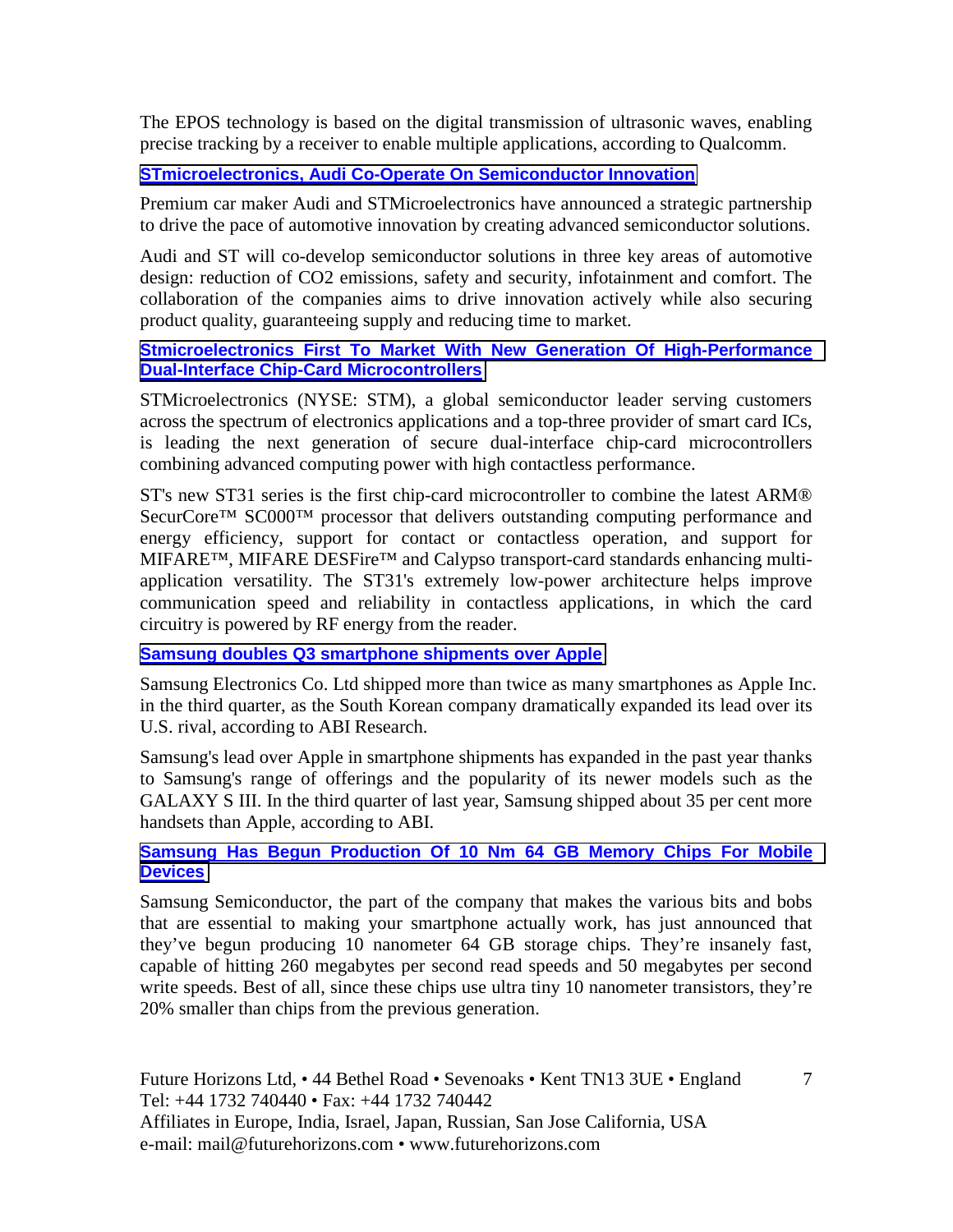Now for the important question: When are these chips going to end up in a smartphone sitting on a shelf at your local electronics store? That wasn't specified, but considering these things started rolling off the factory lines "late last month", it's likely going to take at least a quarter or two until they get put into a retail device. Best case scenario, the Samsung Galaxy S IV will use this stuff. Worst case scenario, it'll be in the Galaxy Note III. This is all speculation by the way.

## **[TEL & IMEC Expand STT-MRAM Collaboration](http://www.siliconsemiconductor.net/article/76308-TEL-and-imec-Expand-STT-MRAM-Collaboration.php)**

Imec and Tokyo Electron (TEL), a supplier of semiconductor production equipment, have further extended their collaboration. This follows an announcement made regarding imec forming a new collaboration with CANON ANELVA to further develop STT-MRAM.

The new agreement comprises joint R&D on advanced STT-MRAM (spin-transfer torque magnetoresistive random access memory) within imec's research and development program on emerging memory technologies.

The collaboration between imec and TEL on STT-MRAM technology is an excellent opportunity for TEL to accelerate the development of its next-generation etch tools for high-density emerging memory technologies.

## **[Texas Instruments Cutting 500 Jobs In India](http://www.eetindia.co.in/ART_8800678467_1800012_NT_9921d857.HTM?click_from=8800099757,9950114561,2012-11-23,EEIOL,ARTICLE_ALERT)**

First global technology company to establish its presence in India, Texas Instruments, is reportedly cutting over 500 jobs in India as part of its global cuts. In India, the company has close to 1,800 employees.

Last week, the semiconductor firm announced its plans to lay off about 1,700 employees globally in an effort to shift focus away from its struggling mobile chip business.

"We are unsure of the number, but there are nearly 500-700 people working in the mobile chip division here," a source on condition of anonymity told The New Indian Express, adding that all of them could go since they work on mobiles.

#### **[TSMC Unveils 20nm And Cowos Reference Flows For Chip Developers.](http://www.xbitlabs.com/news/other/display/20121009184344_TSMC_Unveils_20nm_and_CoWoS_Reference_Flows_for_Chip_Developers.html)**

Taiwan Semiconductor Manufacturing Co. has announced that the readiness of two foundry-first reference flows, one supporting 20nm and another supporting CoWoS (chip on wafer on substrate) technologies. The new 20nm reference flow will help chip designers to start making 20nm chips with double patterning, whereas CoWoS will enable multi-die integration for complex chips.

"These reference flows give designers access to TSMC's advanced 20nm and CoWoS technologies. Delivering advanced silicon and manufacturing technologies as early and completely as possible to our customers is a chief goal for TSMC and its OIP design ecosystem partners," said Cliff Hou, vice president of R&D at TSMC.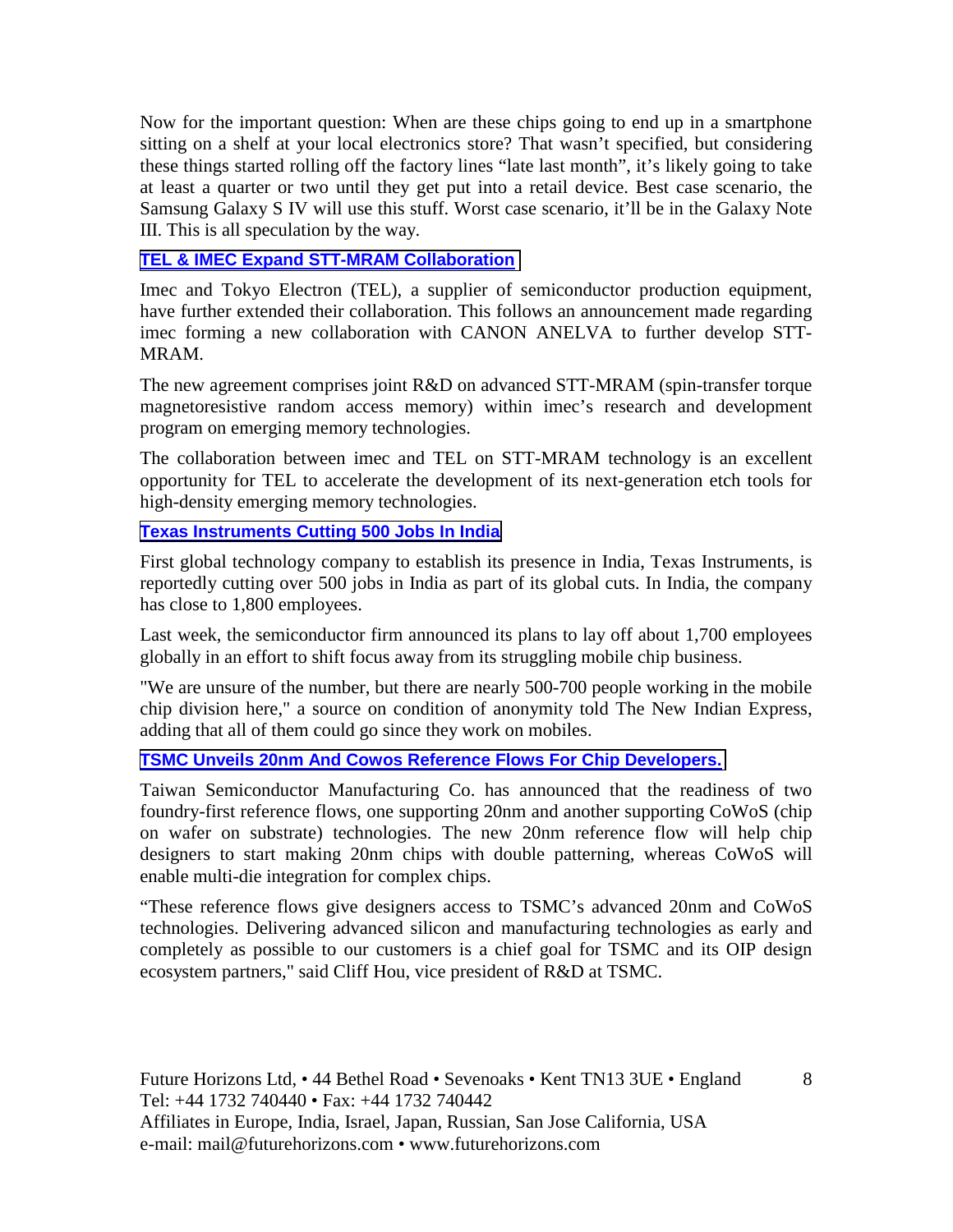## **[TSMC Acquires Land For 450mm Wafer Fab Project](http://news.cens.com/cens/html/en/news/news_inner_41898.html)**

Taiwan Semiconductor Manufacturing Co. (TSMC) on Oct. 23 bought for over NT\$3.2 billion (US\$106 million) 14.32 hectares of land at the Jhunan Park, an extension of the Hsinchu Science Park in northern Taiwan, for its 450mm wafer fab.

For the first time, world No.1 silicon foundry acquires land outright for manufacturing expansion, instead of leasing, suggesting its resolution to accelerate the development of next-generation chip-making technology.

TSMC executives pointed out that the acquisition is motivated by setting aside land in advance for next-generation technology projects, adding that the Hsinchu Science Park has run out of land for new construction.

## **[Wolfson Micro Rallies On Apple Hopes](http://www.ft.com/cms/s/0/0eb74294-16e1-11e2-8989-00144feabdc0.html)**

Shares in Wolfson Microelectronics rallied by as much as 5 per cent after it emerged that one of its products was being used by Apple – sparking hopes of an improved relationship between the Edinburgh-based chipmaker and the US technology group.

The renewed relationship between Wolfson and Apple came to light after analysts at ABI Research, a technology market research firm, dismantled Apple's new Lightning adapter for the iPhone 5 and found a Wolfson chip.

Wolfson had previously provided audio chips for Apple's early iPods, before Apple scrapped the relationship in 2008, opting not to use the technology in later versions of its MP3 player. At the time, the decision knocked almost a quarter off the Edinburgh-based group's market value, and Wolfson has not made a pre-tax profit since.

**[Xsens And Stmicroelectronics Demonstrate World's First Wearable Wireless 3D](http://www.azosensors.com/news.aspx?newsID=5027)  [Body Motion Tracking System](http://www.azosensors.com/news.aspx?newsID=5027)**

Xsens, the leading innovator in 3D motion tracking technology and products, and STMicroelectronics, a global semiconductor leader serving customers across the spectrum of electronics applications and the world's top manufacturer of Micro-Electro-Mechanical Systems (MEMS)[1], are demonstrating the world's first wearable wireless 3D body motion tracking system based on consumer-grade MEMS combo sensors at Electronica 2012 in Munich, Germany.

Xsens built the demonstrator by combining Xsens' patented sensor-fusion algorithms and wireless protocols with STMicroelectronics' iNEMO-M1, the 9-axis "Smart System" combining iNEMO MEMS motion combo sensors and the STM32 microprocessor from **ST**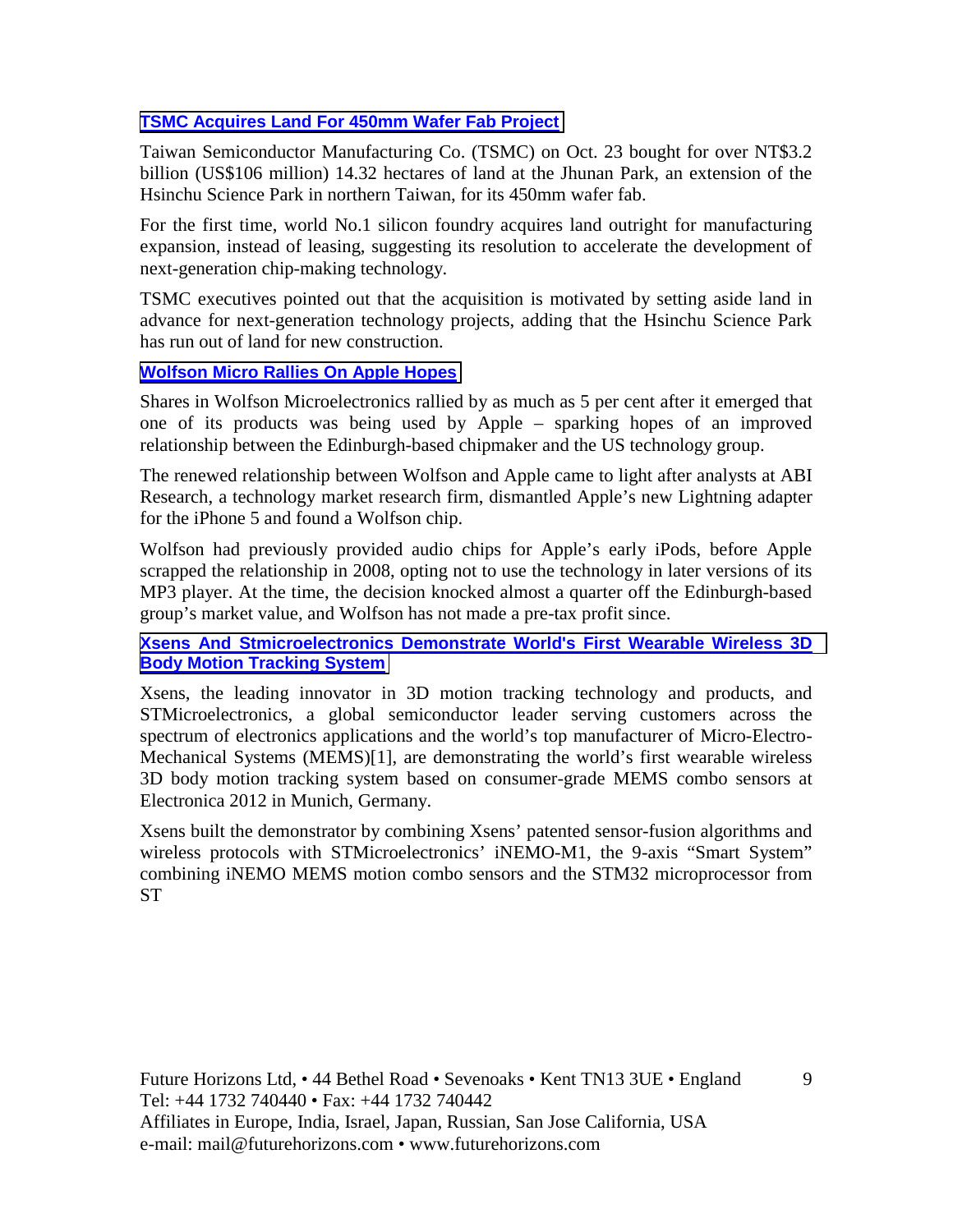## Industry News & Trends

### **[Lithium Battery Gains More Power With 'Crushed' Silicon](http://www.eetindia.co.in/ART_8800677531_1800008_NT_3b00d335.HTM?click_from=8800099519,9950114561,2012-11-05,EEIOL,ARTICLE_ALERT)**

Rice University researchers develop 'crushed' porous silicon powder that could make rechargeable lithium batteries cheaper and more powerful.

The team led by Rice engineer Sibani Lisa Biswal and research scientist Madhuri Thakur reported that their silicon-based anode achieved 600 charge-discharge cycles at 1,000 milliamp hours per gram  $(mAh/g)$ —a significant improvement over the 350mAh/g capacity of current graphite anodes.

#### **[In-Car Wi-Fi To Rise Eight Fold By 2019](http://www.eetindia.co.in/ART_8800677323_1800005_NT_d6cf087b.HTM?click_from=8800099436,9950114561,2012-10-31,EEIOL,ARTICLE_ALERT)**

In-car Wi-Fi is expected to increase eight fold over the next seven years in North America and Western Europe, according to IMS Research.

While the Wi-Fi attach rates in North America and Western Europe are still relatively low with only a small number of manufacturers announcing the inclusion of Wi-Fi as a standard or as an optional extra, it is likely that Wi-Fi will follow a similar trend to Bluetooth, meaning over the next seven years attach rates in new cars will ramp up quickly. Historically, Wi-Fi was not considered for in-car applications, however, several factors have come into play which are creating a significant opportunity for Wi-Fi automotive applications

#### **[Breakthrough: "Petrol From Air"](http://www.eetindia.co.in/ART_8800677028_1800008_NT_0738bcae.HTM?click_from=8800099436,9950114561,2012-10-31,EEIOL,ARTICLE_ALERT)**

A small UK company has claimed that it can create petrol from fresh air. If the claim is real then this could be a "breakthrough" in true sense.

A company in the north of England, Air Fuel Synthesis (AFS), has developed air capture technology to create synthetic petrol, reported Phys.org.

The company has been running a demonstration plant in Stockton-on-Tees where it has produced five liters of petrol since August, manufacturing gasoline from carbon dioxide and water vapour

#### **[Return Of 'Cassette Tapes'!](http://www.eetindia.co.in/ART_8800676856_1800009_NT_202e020a.HTM?click_from=8800099436,9950114561,2012-10-31,EEIOL,ARTICLE_ALERT)**

Are cassette tapes dead? Wait...before reaching any conclusions you should know the importance of this object (generally used in 80s and 90s to play music) in the 21st century.

Researchers at Fuji Film and IBM have created a prototype cassette that works as a storage device, storing up to 35 terabytes of data or about 350 lakh books' worth of information—on a cartridge that measures 10x10x2cm.

The data is stored on a strip of magnetic tape that has been coated in particles of barium ferrite.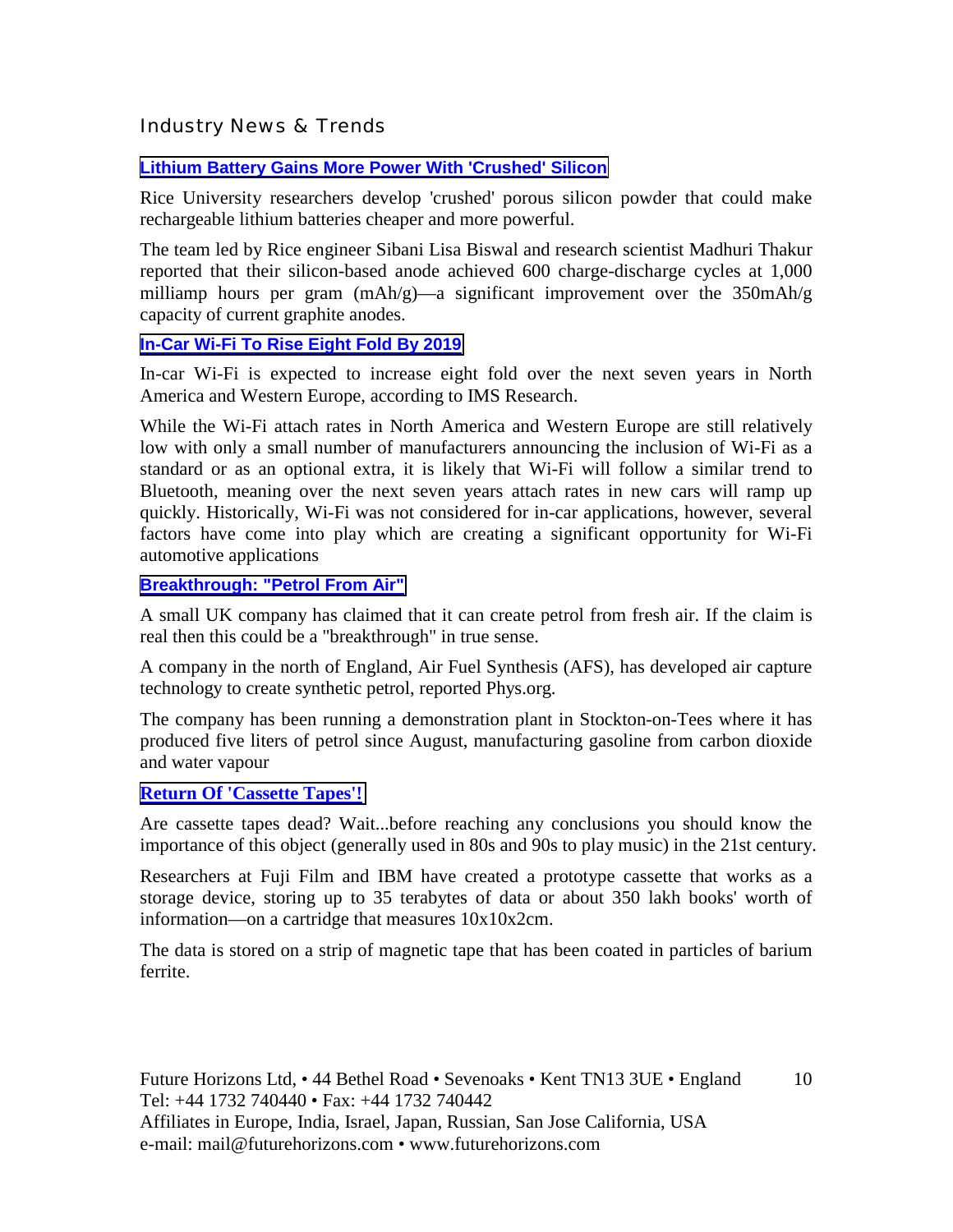## **[Capture Your Entire Life In 30-Second Snaps](http://blogs.wsj.com/tech-europe/2012/10/23/capture-your-entire-life-in-30-second-snaps/?mod=djemTechEurope_t=djemTECH)**

Your entire life could be captured in pictures taken every 30 seconds by a camera a little bit larger than a (large) postage stamp clipped to your lapel.

Swedish start-up Memoto on Tuesday launched a Kickstarter project aimed at raising \$50,000 to bring the lapel-camera to market. It has received backing from Passion Capital as well as business angels.

The 1.4-square-inch device, which will be available in orange, gray or white, comprises a 5-megapixel camera, a GPS receiver and a battery the company claims lasts two days on a charge. Every 30 seconds the camera wakes up and takes a picture. Images are uploaded via a micro USB cable connection to your computer and from there to the cloud, where they can be viewed in a timeline via a mobile app for Android or iOS.

## **[Breakthrough: "Petrol From Air"](http://www.eetindia.co.in/ART_8800677028_1800008_NT_0738bcae.HTM?click_from=8800099356,9950114561,2012-10-26,EEIOL,ARTICLE_ALERT)**

A small UK company has claimed that it can create petrol from fresh air. If the claim is real then this could be a "breakthrough" in true sense.

A company in the north of England, Air Fuel Synthesis (AFS), has developed air capture technology to create synthetic petrol, reported Phys.org.

The company has been running a demonstration plant in Stockton-on-Tees where it has produced five liters of petrol since August, manufacturing gasoline from carbon dioxide and water vapour.

## **[IBM Touts Smaller, Faster Alternative To Silicon](http://www.eetindia.co.in/ART_8800677471_1800007_NT_eb791c5c.HTM?click_from=8800099476,9950114561,2012-11-02,EEIOL,ARTICLE_ALERT)**

According to scientists at IBM, carbon nanotechnology paves the way for commercial fabrication of dramatically smaller, faster and more powerful computer chips.

For the first time, more than ten thousand working transistors made of nano-sized tubes of carbon were precisely placed and tested in a single chip using standard semiconductor processes.

#### **[Transparent Carbon Nanotubes Enable Thin Touchscreens](http://www.eetindia.co.in/ART_8800677390_1800010_NT_82cf2179.HTM?click_from=8800099476,9950114561,2012-11-02,EEIOL,ARTICLE_ALERT)**

Rice University researchers developed a method to produce nearly transparent films of electrically conductive carbon nanotubes that may be suitable for flexible electronic displays and touchscreens, according to the paper published this month in the American Chemical Society journal, ACS Nano.

The lab of Rice researcher Matteo Pasquali found that slides dipped into a solution of pure nanotubes in chlorosulfonic acid (CSA) left them with an even coat of nanotubes that, after further processing, had none of the disadvantages seen with other methods.

## **[Robotic Surgeons Obsolete Scalpel](http://www.eetimes.com/electronics-news/4400608/Slideshow--Emerging-Technologies-changing-the-world-in-next-ten-years?pageNumber=7)**

Robotic surgeons are already performing simple procedures using Intuitive Surgical's daVinci platform (shown here), but by 2023 even the most complicated procedures will be performed by robots. The holy grail of robotic surgery will be operating on a living heart while it beats, instead of stopping and restarting it as is necessary today. Robot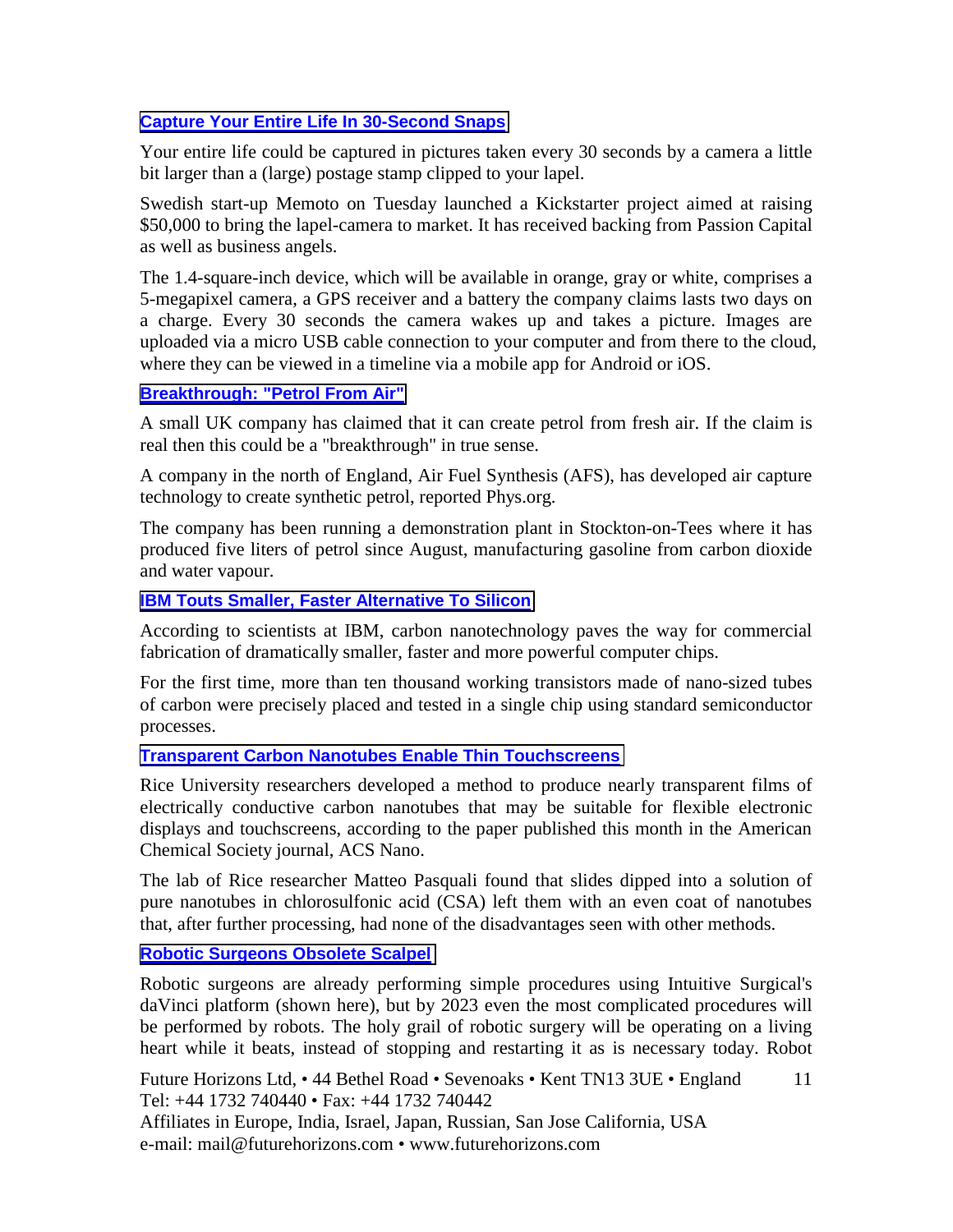surgeons are also mapping out the circuitry in the nervous system in hopes of producing microchips based on the same blueprint.

For instance, researchers at the Massachusetts Institute of Technology (MIT) and Georgia Institute of Technology (Georgia Tech) are collaborating to use robots to do input-output analysis on living neural networks to create a parts list and electrical wiring diagram of the brain, which can then be used to create cognitive computers.

### **[New Tech May Double Smartphone Battery Life](http://www.eetindia.co.in/ART_8800677764_1800008_NT_10826115.HTM?click_from=8800099564,9950114561,2012-11-08,EEIOL,ARTICLE_ALERT)**

A team of engineers is working towards extending the battery life of smartphones – one of the biggest concerns smartphone users have today.

Massachusetts-based Eta Devices, a company co-founded by two MIT electrical engineering professors Joel Dawson and David Perreault, have come up with an alternative amplifier technology that can extend smartphone battery life, reports Phys.org.

## **[Your Ear Is A Battery...Can Power Tiny Devices!](http://www.eetindia.co.in/ART_8800677829_1800008_NT_979dd535.HTM?click_from=8800099575,9950114561,2012-11-09,EEIOL,ARTICLE_ALERT)**

Deep inside your ear is a battery; and scientists, for the first time, have harnessed this "natural battery" to power implantable electronic devices without impairing hearing, and even used to to deliver medicines and therapies.

The ear converts a mechanical force—the vibration of the eardrum—into an electrochemical signal that can be processed by the brain; the biological battery is the source of that signal's current. Located in the part of the ear called the cochlea, the battery chamber is divided by a membrane, some of whose cells are specialised to pump ions. An imbalance of potassium and sodium ions on opposite sides of the membrane, together with the particular arrangement of the pumps, creates an electrical voltage.

**[Ireland's 4G Auction Exceeds Expectations](http://www.ft.com/cms/s/0/7073c99a-2f27-11e2-b88b-00144feabdc0.html#axzz2CfLhe7YB)**

Ireland has sold its 4G high-speed mobile-phone spectrum to four existing operators for €855m in an auction that netted more cash than expected for its heavily indebted government.

Vodafone, Telefónica, Meteor and Three all won significant slices of spectrum in a competition, which shares many similarities with the UK's 4G auction due to begin early next year.

 "The price achieved was well in excess of the minimum prices we set on the spectrum. This is an expression of confidence in the Irish market," said Alex Chisholm, chairman of Ireland's communications regulator. The four mobile operators will pay licence fees of €481m this year to the Irish exchequer, a boost for a country in the grip of an financial crisis and that needed a bailout from the European Union and International Monetary Fund.

**[Researchers Develop Safer, Cheaper Lithium Battery](http://www.eetindia.co.in/ART_8800678108_1800008_NT_5796c119.HTM?click_from=8800099715,9950114561,2012-11-20,EEIOL,ARTICLE_ALERT)**

Finland's Aalto University researchers have developed a method for producing lithium batteries that replaces the harmful methylpyrrolidone (NMP) solvent, which is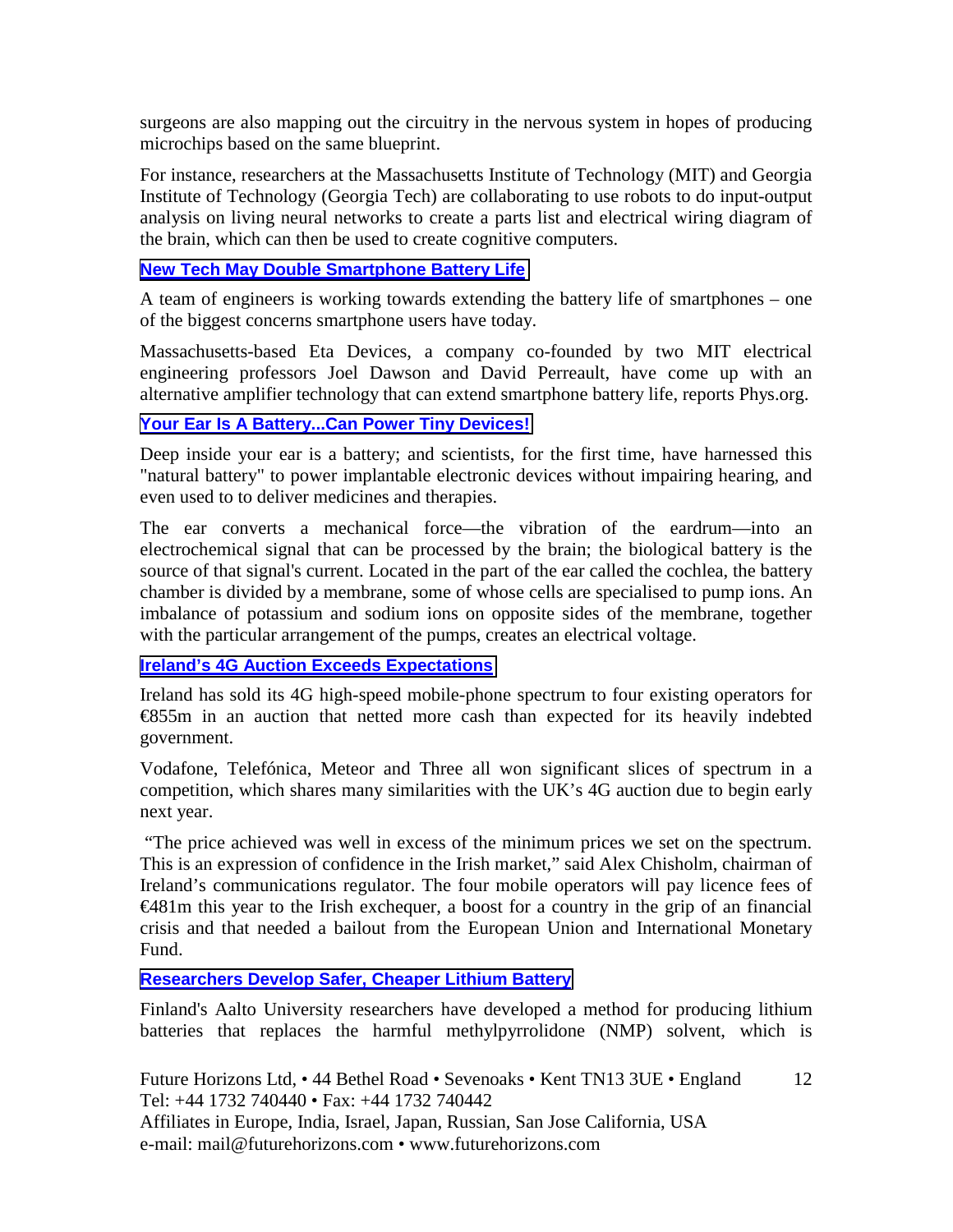traditionally used in the manufacturing of electrodes, with water, providing a cheaper and more environmentally friendly process than previously used methods.

Removing the harmful solvent from the production process makes the production of batteries simpler and safer for employees. Production costs of batteries can be decreased by as much as 5 per cent. Some of this savings comes from the reduced cost of transporting and recycling harmful chemicals and a lower risk of exposure to employees.

## **[Researchers Claim Flexible Circuit Breakthrough](http://www.eetindia.co.in/ART_8800678736_1800001_NT_eb4578cc.HTM?click_from=8800099836,9950114561,2012-11-29,EEIOL,ARTICLE_ALERT)**

Researchers from the University of Pennsylvania have shown that nanoscale particles, or nanocrystals, of the semiconductor cadmium selenide can be "printed" on flexible plastics.

Electronic circuits are typically integrated in rigid silicon wafers, but flexibility could open up a wide range of applications, say researchers.

The research was led by David Kim, a doctoral student in the Department of Materials Science and Engineering in Penn's School of Engineering and Applied Science; Yuming Lai, a doctoral student in the Engineering School's Department of Electrical and Systems Engineering; and professor Cherie Kagan, who has appointments in both departments as well as in the School of Arts and Sciences' Department of Chemistry.

## **[Triboelectric Effect Can Charge Mobile Phones](http://www.eetindia.co.in/ART_8800678538_1800008_NT_f54608df.HTM?click_from=8800099836,9950114561,2012-11-29,EEIOL,ARTICLE_ALERT)**

Georgia Tech researchers have demonstrated that power can be harnessed by using the triboelectric effect that creates static electricity from friction—like a phone bouncing around in your pocket into enough power to charge a cell phone battery.

Zhong Lin Wang, a professor of materials science at Georgia Tech, has been working on the problem for several years, mostly focusing on piezoelectric materials that generate an electrical voltage under mechanical stress, but this didn't yield enough power to be really useful.

#### **[UK Silicon Carbide DC-DC Converters For Cars](http://www.compoundsemiconductor.net/csc/news-details/id/19735781/name/UK-silicon-carbide-DC-DC-converters-for-car.html)**

A British consortium is working on a flexible converter for electric and hybrid cars using UK-made power transistors.

 "The success of a research project to develop a multi-voltage DC-DC converter has led to funding from the UK government's Technology Strategy Board to develop the technology for manufacture," says Oxfordshire-based Prodrive, which is leading the project.

In the multiport design, power can flow in or out of any port or any combination of ports.

"The demonstration converter is 97 percent efficient and has 58kW peak flow under acceleration or braking between the traction motor and the batteries, plus a 25kW interface for supercaps, plus a 1kW interface for 12V ancillaries," adds Peter Tibbles, research manager at Prodrive.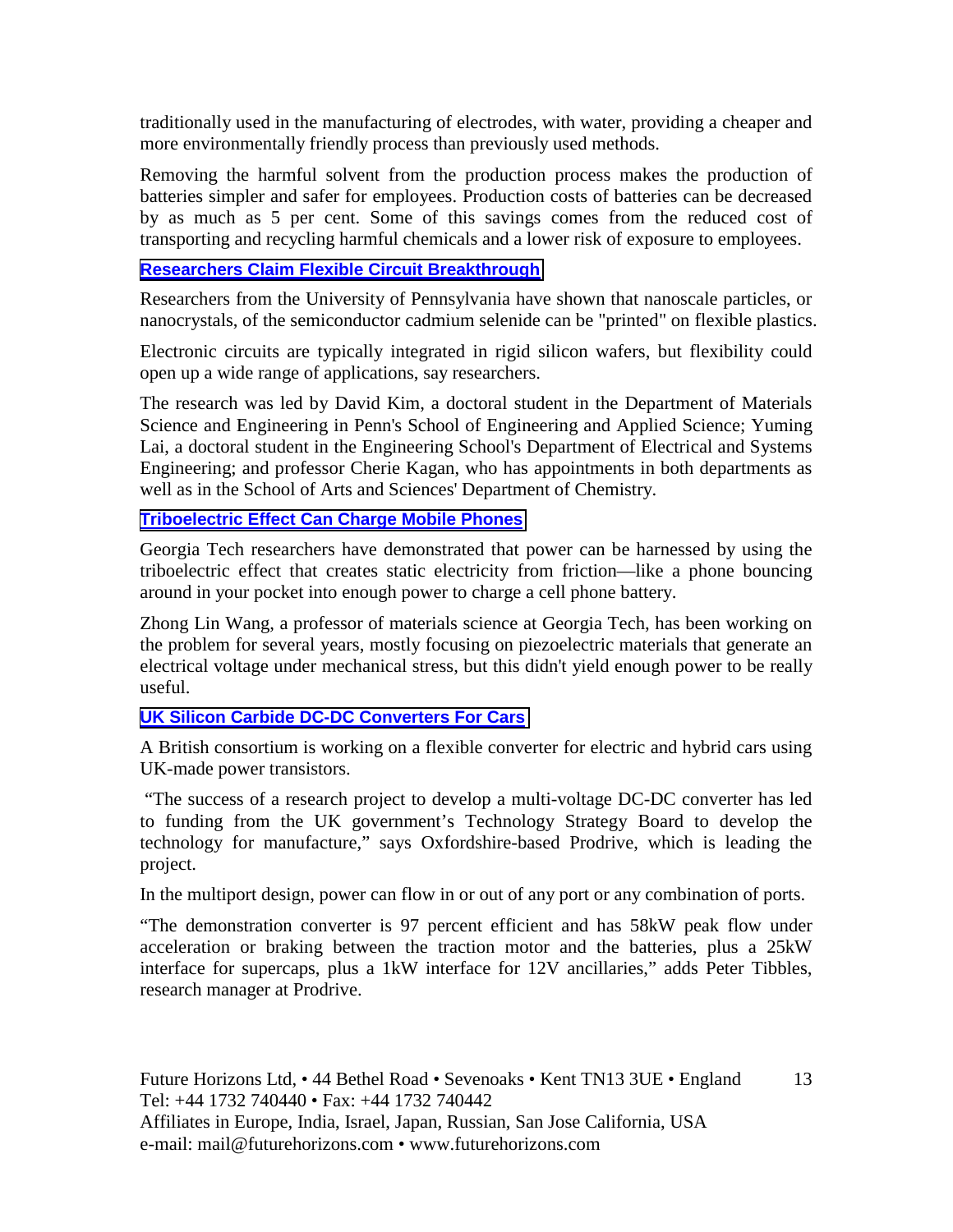## East European News & Trends

## **[Rusnano's \\$40m Nanotech Center To Open In Stavropol](http://www.marchmontnews.com/Technology-Innovation/South-West/19092-Rusnanos-40m-nanotech-center-open-Stavropol.html)**

23 Oct '12 A \$40m nanotech center is scheduled for completion by the end of this year in Stavropol, the center of the North-Caucasus Federal District, Southern Russia, portal Kuban Live from the neighboring Krasnodar region reports.

The Fund for Infrastructure and Educational Programs run by Russia's largest nanotech company, Rusnano (also known as the Rusnano InfraFund), is reportedly kicking in \$24.6m of the total investment.

By the end of this year, the last stage of the project will require \$5.8m, the source says.

### **[Central And Eastern Europe Emerge As Strong Bases For Electronic](http://www.menafn.com/menafn/a63d8abd-58ee-4c72-8433-d879080f4e77/Central-and-Eastern-Europe-Emerge-as-Strong-Bases-for-Electronic-Manufacturing-Service-Providers-Finds-Frost--Sullivan?src=main)  [Manufacturing Service Providers, Finds Frost & Sullivan](http://www.menafn.com/menafn/a63d8abd-58ee-4c72-8433-d879080f4e77/Central-and-Eastern-Europe-Emerge-as-Strong-Bases-for-Electronic-Manufacturing-Service-Providers-Finds-Frost--Sullivan?src=main)**

Cost reduction is the most important driver for the outsourcing market. The electronics manufacturing services (EMS) model yields an average of 10% to 15% in savings, which drives outsourcing from OEMs to EMS providers. By outsourcing, OEMs can reduce their capital expenditure and investments on property, plant, equipment, automation systems, infrastructure, and thereby convert fixed costs to variable costs. New analysis from Frost & Sullivan (http://www.smt.frost.com ), Analysis of the European Electronic Manufacturing Services (EMS) Provider Market, finds that the markets earned revenues of 45.80 billion in 2011 and estimates this to reach 68.19 billion in 2016.

The outsourcing trend in industrial, medical, automotive and other sectors is set to offer more business opportunities for EMS providers in Europe, notes Frost & Sullivan Research Analyst Nupur Sinha. Cost savings is one of the key factors for medical equipment and automotive electronics OEMs favouring outsourcing. OEMs may outsource some or all of their lower-margin activities, ranging from procurement, PCB and box assemblies, testing, and even the repair and warranty of sold products. By doing so, they can focus on the R&D of new products and the refinement of their current products, and can participate more aggressively in sales and marketing, where they can provide differentiation. OEMs can also access the advanced manufacturing, equipment, facilities and logistics capabilities set up by EMS providers without additional capital investments.

#### **[Panasonic To Close Czech LCD Panel Plant](http://www.industryweek.com/workforce/panasonic-close-czech-lcd-panel-plant)**

Japanese electronics giant Panasonic (IW 1000/31) will halt production of LCD panels in the Czech town of Zatec in December, laying off up to 615 people as the company focuses on smaller products, the CTK Czech news agency said Wednesday, quoting a company spokeswoman.

Panasonic, which has produced liquid crystal display (LCD) panels in Zatec, northwestern Czech Republic, since 2007, "is winding down its activity in the Triangle industrial park," CTK quoted spokeswoman Helena Sukova as saying.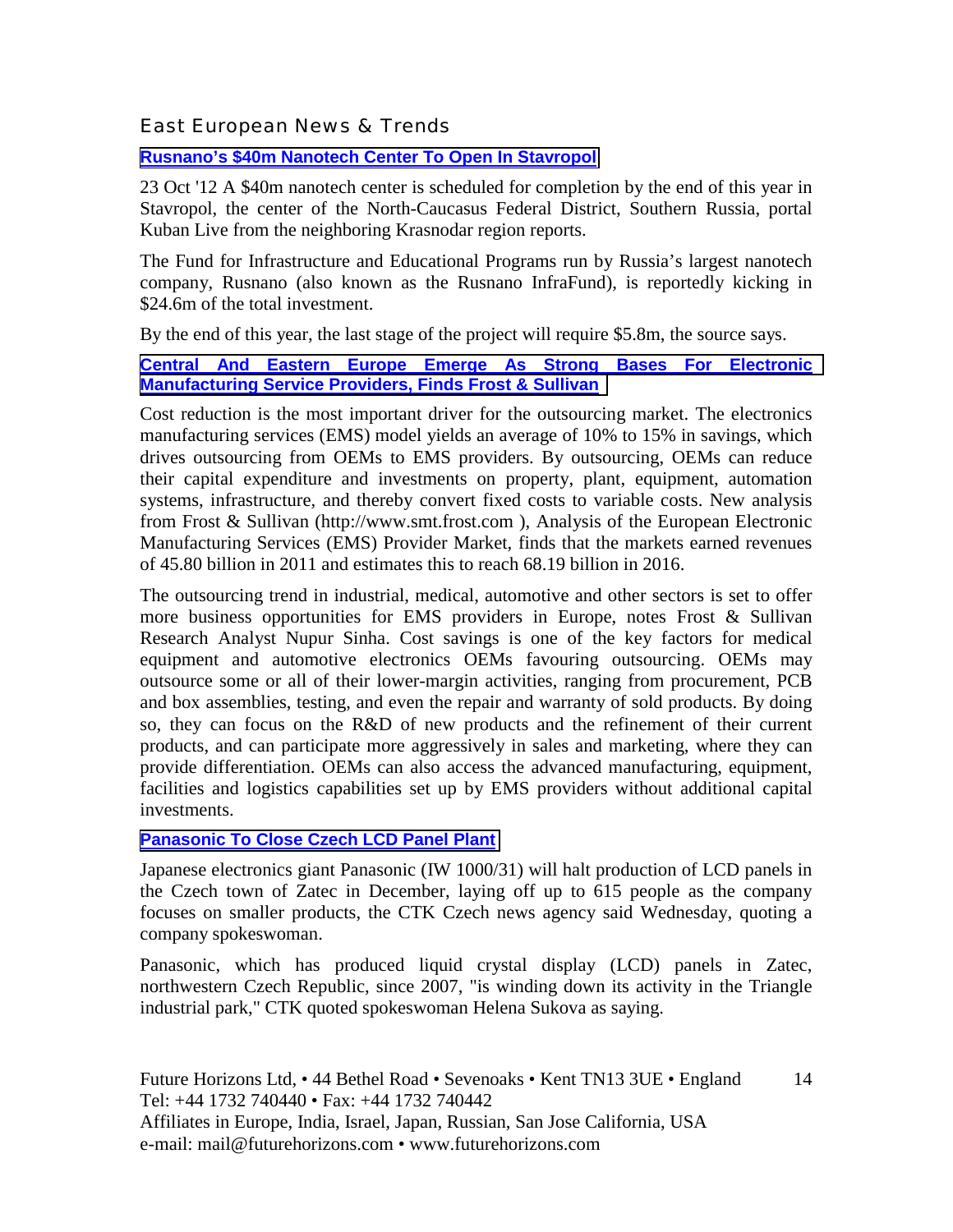## **[Gazprom Reduces Price Of Gas To Poland](http://www.ft.com/cms/s/0/65ee5514-2836-11e2-a335-00144feabdc0.html#axzz2BXEPW8UR)**

Gazprom has significantly cut its gas price to Poland, in the latest sign that the Russian gas monopoly's cherished link of gas prices to the price of oil is being eroded.

Poland's PGNiG, the country's leading gas supplier, and Gazprom said they had signed a deal that would reduce contract prices after "taking into account current market prices" of gas.

Mikolaj Budzanowski, Poland's treasury minister, said the price cut amounted to 15 per cent. The price reduction will save the country about \$1bn a year.

## **[Signs Of Hope For Eastern European Tech Sector](http://blogs.wsj.com/tech-europe/2012/11/09/signs-of-hope-for-eastern-european-tech-sector/?mod=djemTechEurope_t=djemTECH)**

VIENNA—If you were to light up a map of Europe based on the buzz generated by its tech sector, the U.K. would burn bright alongside the Baltic rim countries. France might be flickering, the Med countries would be a bit gloomy. A warming glow would come from Turkey and even Russia. But a Stygian blanket would lie across most of central and in particular south eastern Europe.

Perhaps Poland might escape, and pin-pricks of light might break through, but swathes of Mitteleuropa would lie in darkness. But the blanket hides a region of undeniable talent and an area where things are slowly beginning to take form. The recent Pioneer's Festival held in the opulent Hofsburg palace in Vienna provided a spectacular backdrop for many of the region's entrepreneurs and investors to pierce the darkness.

#### **[Russia's International Innovation Materials R&D Center Announced](http://www.marchmontnews.com/Technology-Innovation/Central-regions/19175-Russias-international-innovation-materials-RD-center-announced.html)**

The ApATeK group of Russian companies running the ApATeK-Dubna testing center, a resident of the Dubna special economic zone some 80 miles north of Moscow, is participating in an international project aimed at creating in Skolkovo an R&D center for new materials, the Dubna zone website reports. The project is reportedly being developed under a program pushed by the new Skolkovo Institute of Science and Technology (Skoltech).

The project focuses on helping Russian industry adopt cost-effective innovation lightweight materials and structures. In addition, the effort stipulates a range of educational and research programs to train a cadre of skilled professionals in material science.

#### **[Megafon Raises \\$1.7bn On London And Moscow Stock Exchanges Amid Mixed](http://www.marchmontnews.com/Telecoms-Media/Central-regions/19198-Megafon-raises-17bn-London-and-Moscow-stock-exchanges-amid-mixed-growth-perspectives.html)  [Growth Perspectives](http://www.marchmontnews.com/Telecoms-Media/Central-regions/19198-Megafon-raises-17bn-London-and-Moscow-stock-exchanges-amid-mixed-growth-perspectives.html)**

This week, Megafon raised \$1.7 billion by trading approximately 15% of its shares on the London and Moscow stock exchanges simultaneously, East West Digital News, the international resource on Russian digital industries, reported earlier today.

Although the order book for the IPO was oversubscribed, the Russian mobile operator priced each share at \$20, at the bottom of the \$20-\$25 range, placing the company's total valuation at \$11.1 billion.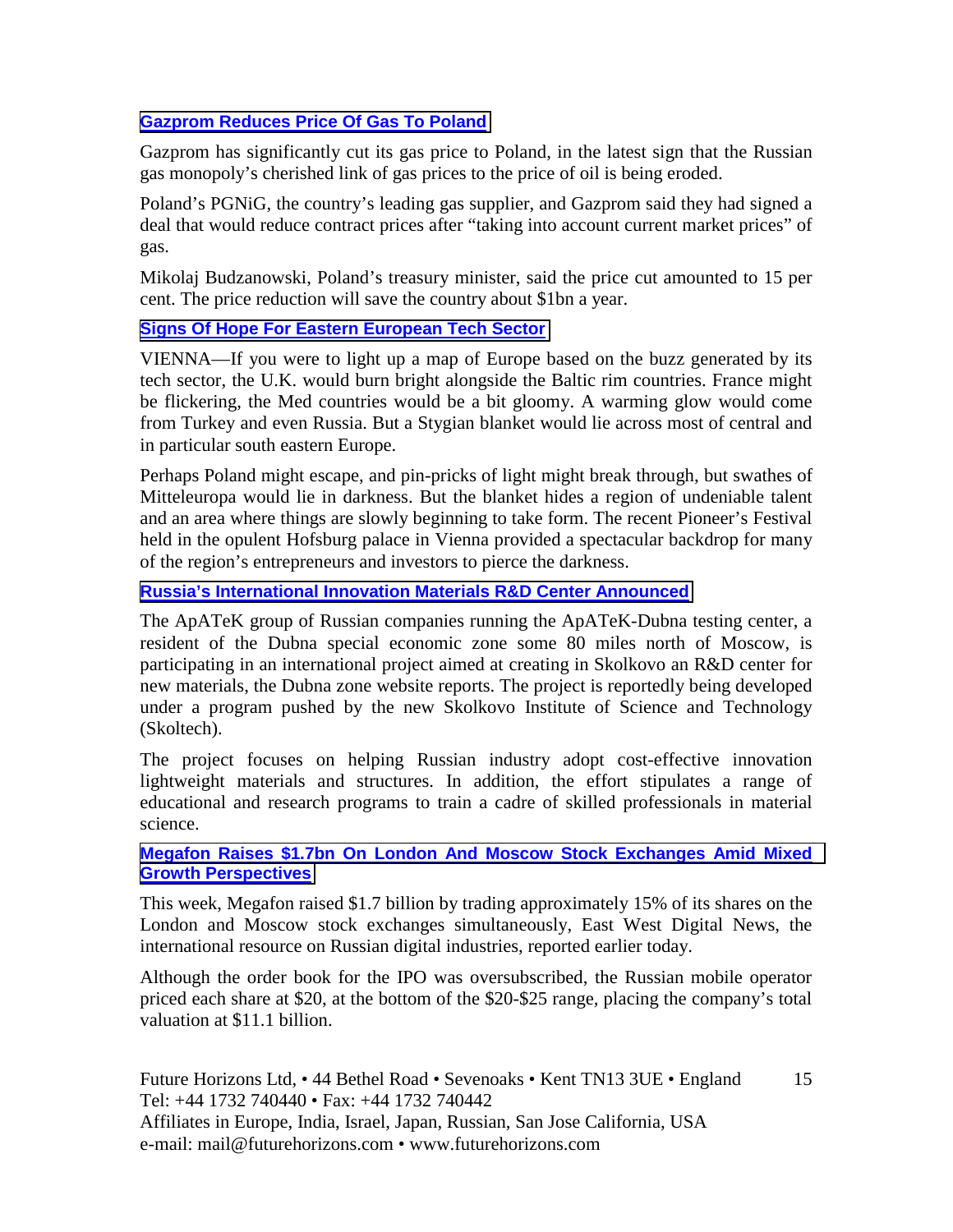Putting aside current market conditions, which analysts believe are not the most favorable, many investors view companies from Russia and other former Soviet countries with some suspicion.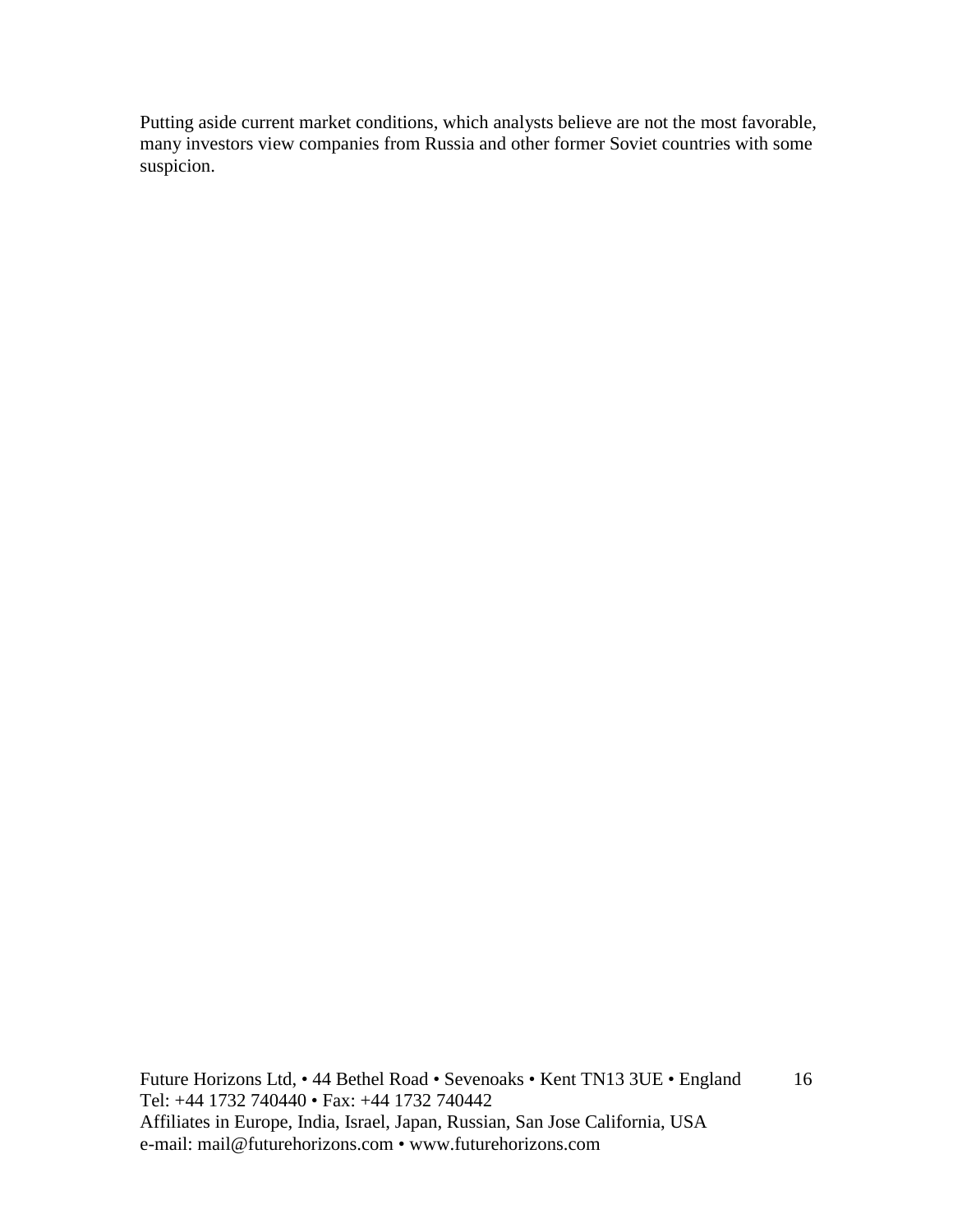## World Economic Round Up

Unemployment and the economic crisis have drained the energy from crisis-ridden countries who are now running out of steam. More than 40 percent of the global youth is unemployed and this could potentially destabilise world order. The US is the brightest spot in the world economy as another global recession threatens. Economic data and confidence indicators have deteriorated from earlier in the year across the Group of 20 leading developed and emerging economies. The deterioration in hard data and sentiment has forced economic forecasters to lower their estimates of growth this year and next. Global output is projected to expand modestly by 3.3 percent in 2012 and 3.6 percent in 2013.

*The latest economic news by country to include USA, Europe, UK, Japan, China, Asia Pacific and India can be found each month in our [Semiconductor Monthly](http://www.futurehorizons.com/page/18/Global-Semiconductor-Report)  [Report.](http://www.futurehorizons.com/page/18/Global-Semiconductor-Report)*